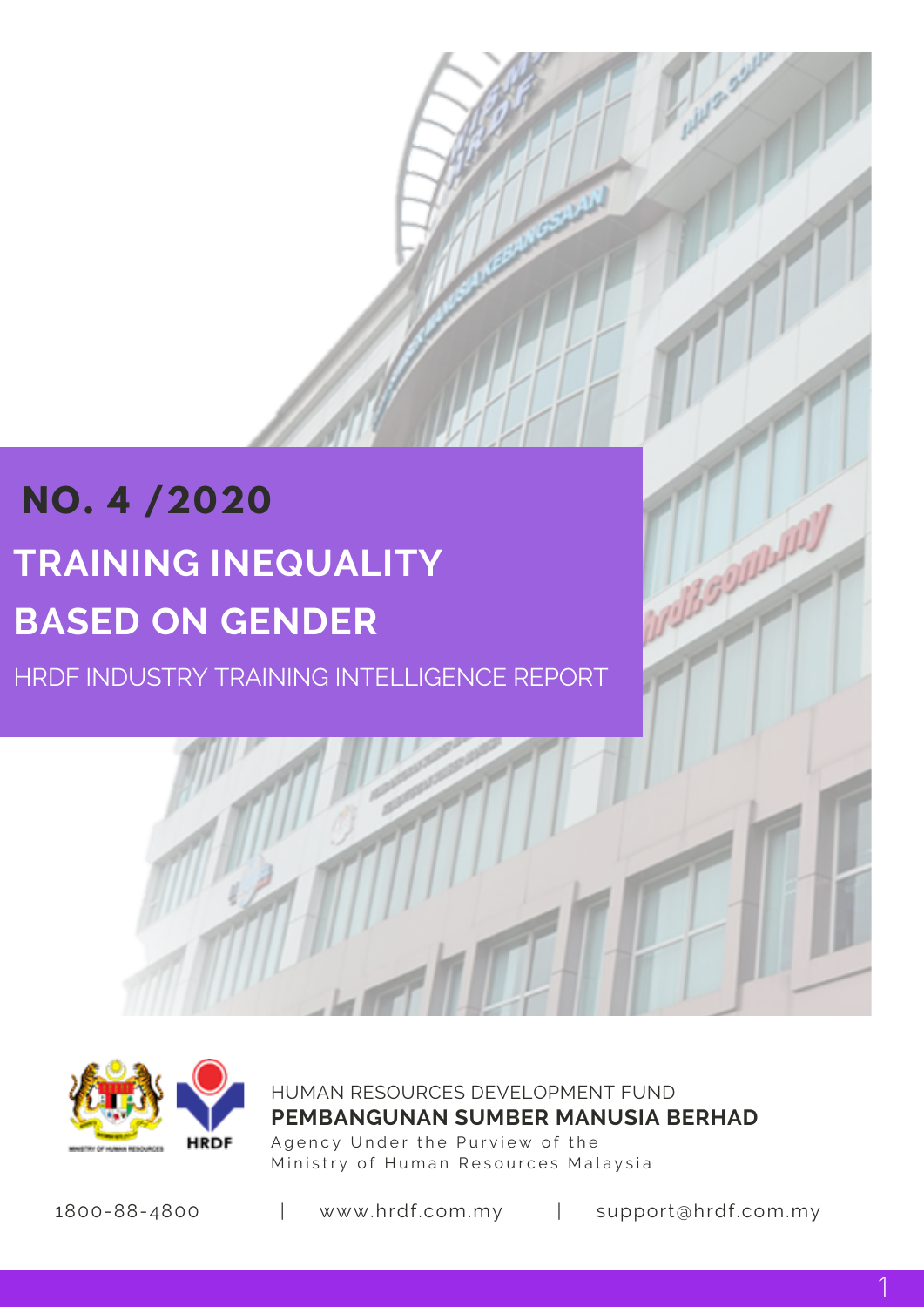### **INTRODUCTION**

With technology advancement that has led to increasing automation of physical labour oriented work, women are increasingly empowered to participate in the labour force. This is also partly contributed by the increasing numbers of women with formal education. Nevertheless, Malaysia is still an inherently a patriarchal society where men are perceived to be the breadwinner in a family, whereas women are perceived to be more suitable to take on the role of a homemaker (Sultana and Zulkefli, 2012).

Although efforts are being made to increase labour participation by women, men are still the dominant gender not only in the labour force, but in most leadership positions in many organisations. To even the playing field and further empower women in the labour market, concerted efforts must be made in training more women and encouraging them to join the workforce so that the goal to achieve gender equality where inclusive economic growth can be realised.

With the HRDF data, this report is able to highlight the contrast of labour participation as well as the opportunity given to women workers for training purposes. From there we will be able to see the gap and to what extent we need to reconsider our effort to empower women in the workplace via training.

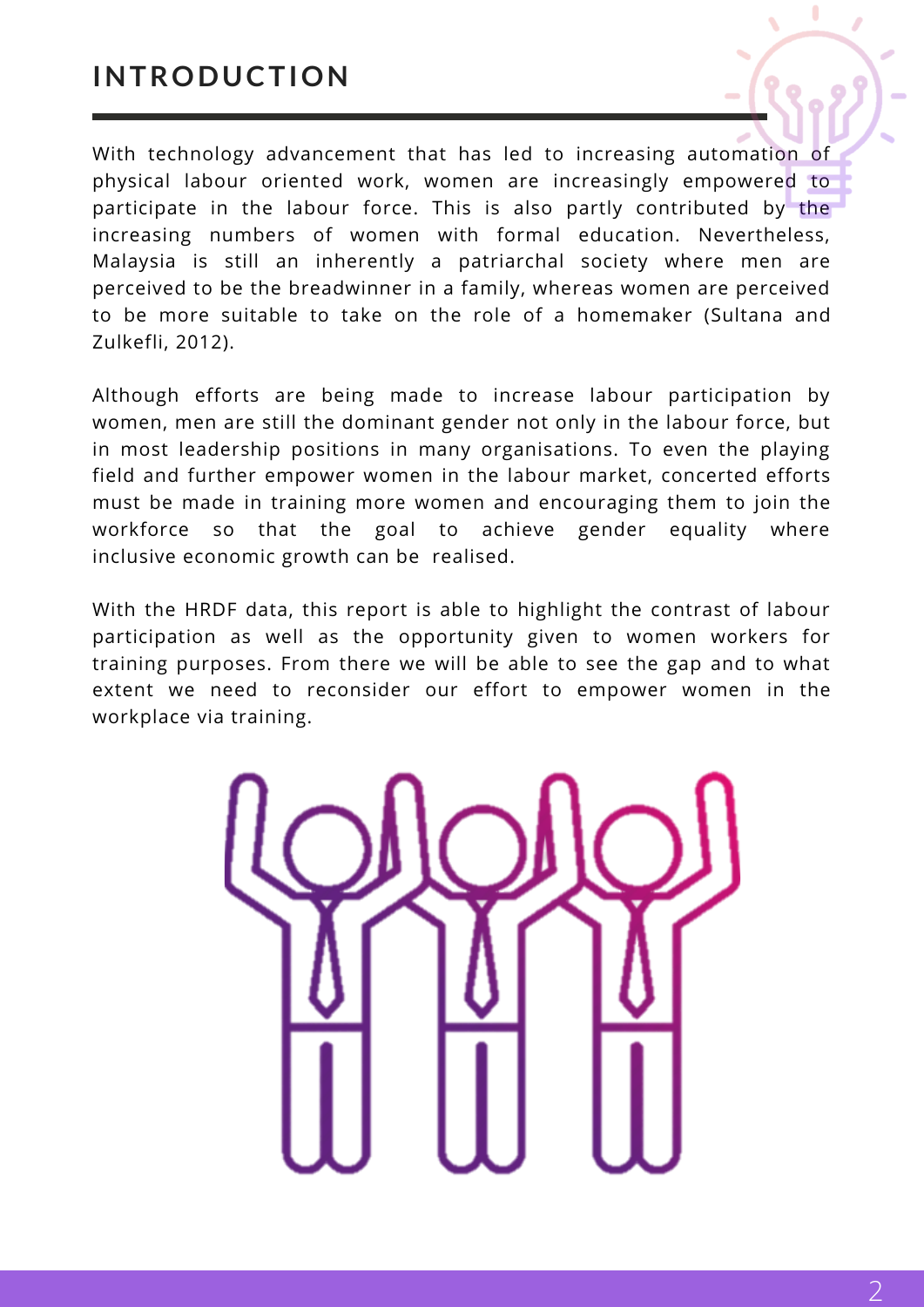## **WOMEN ARE HANDICAPPED IN LABOUR PARTICIPATION**

Women in general are historically handicapped when it comes to labour force participation in Malaysia. With the population of relatively similar between the genders (about 17 million men and 16 million women as of 2019), participation of women in the labour force is at least 25% lesser compared to their male counterparts, albeit it has improved over the last 20 years.





Source: Principal statistics of the labour force by sex, Department of Statistics Malaysia (DOSM).

It is apparent that the labour force involving the participation of women has experienced a much more significant decline compared to their male counterpart between the ages of 25 to 54. It is more likely that women workers within this age group are compelled to take a hiatus or give up their career commitment due to social expectations for them to take up a full-time role as homemaker. There seems to be a trade off between having to fulfill their expectations in the home versus the loss of contribution that women could contribute were they to participate in the workforce, having completed their years of education in school.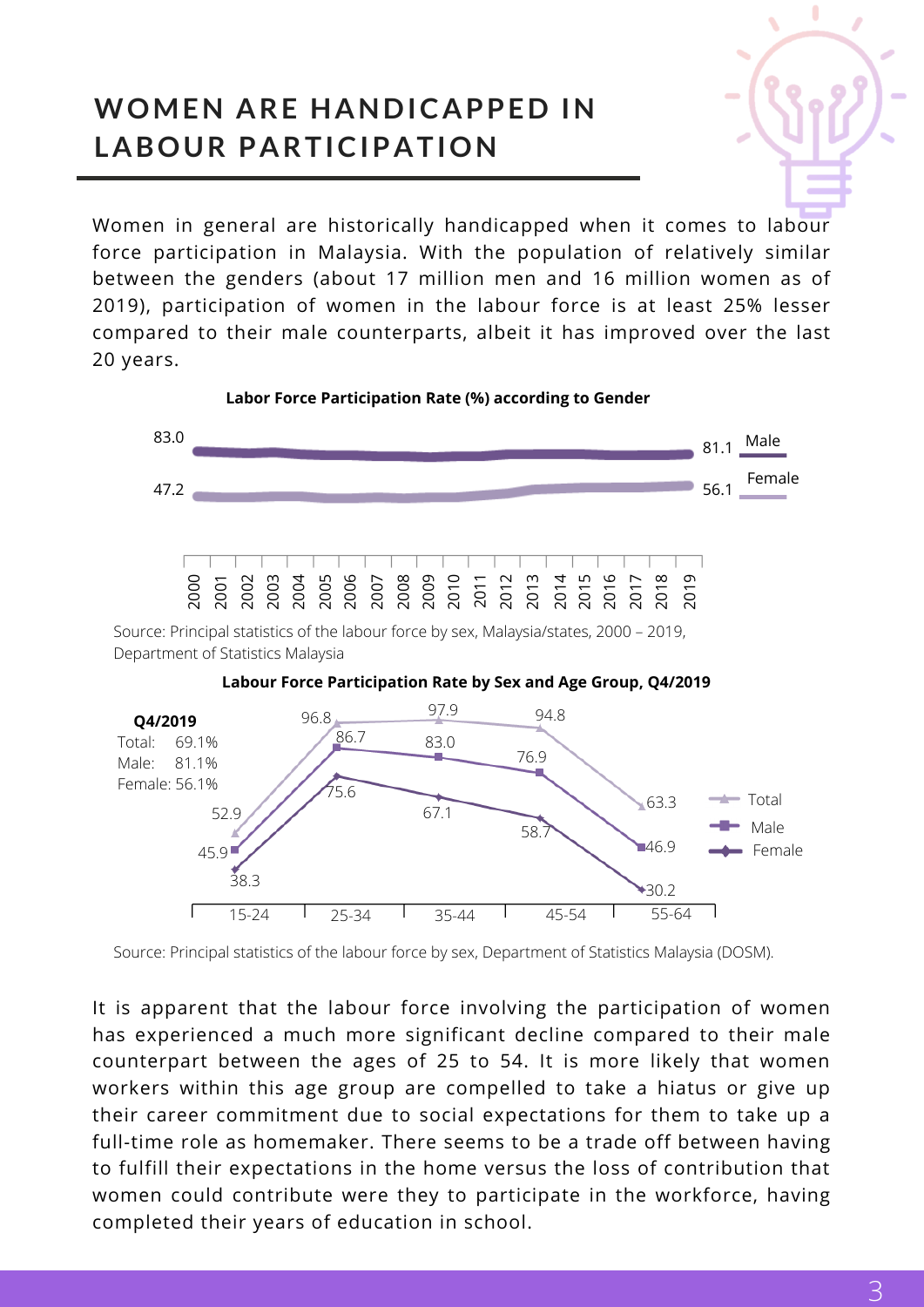## **EMPLOYMENTS ACCORDING TO STATES AND GENDER, 2018**

The women labour force participation rate (LFPR) is also closely linked to the wealth of the state as well as its close proximity to the federal government, where the variety of jobs are available. While it cannot be concluded that less developed states are more inclined to discourage female workers from working, it is more likely that less developed states tend to offer more manual labour intensive jobs which are more suited to men.

| State        | Employed person ('000) |         | Labour force participation rate % (LFPR) |        |
|--------------|------------------------|---------|------------------------------------------|--------|
|              | Male                   | Female  | Male                                     | Female |
| Putrajaya    | 17.3                   | 21.1    | 78.3                                     | 74.6   |
| Selangor     | 1,942.2                | 1,504.5 | 82.5                                     | 69.6   |
| Kuala Lumpur | 489.3                  | 335.1   | 79.3                                     | 56.4   |
| Melaka       | 242.9                  | 173.9   | 76.7                                     | 56.3   |
| Penang       | 488.6                  | 342.2   | 79.5                                     | 55.9   |
| Johor        | 1,067.5                | 625.8   | 81.8                                     | 54.4   |
| N. Sembilan  | 301.6                  | 187.1   | 77.4                                     | 53.1   |
| Sarawak      | 819.7                  | 454.7   | 82.6                                     | 51.5   |
| Kedah        | 557.4                  | 351.8   | 76.4                                     | 50.1   |
| Perak        | 638.6                  | 396.2   | 76.0                                     | 50.0   |
| Sabah        | 1,200.4                | 625.1   | 85.0                                     | 49.7   |
| Pahang       | 472.0                  | 244.7   | 81.3                                     | 49.5   |
| Perlis       | 65.3                   | 38.7    | 78.4                                     | 47.1   |
| Kelantan     | 425.8                  | 257.6   | 74.2                                     | 46.5   |
| Labuan       | 26.5                   | 14.9    | 84.3                                     | 45.8   |
| Terengganu   | 286.9                  | 160.9   | 75.6                                     | 44.2   |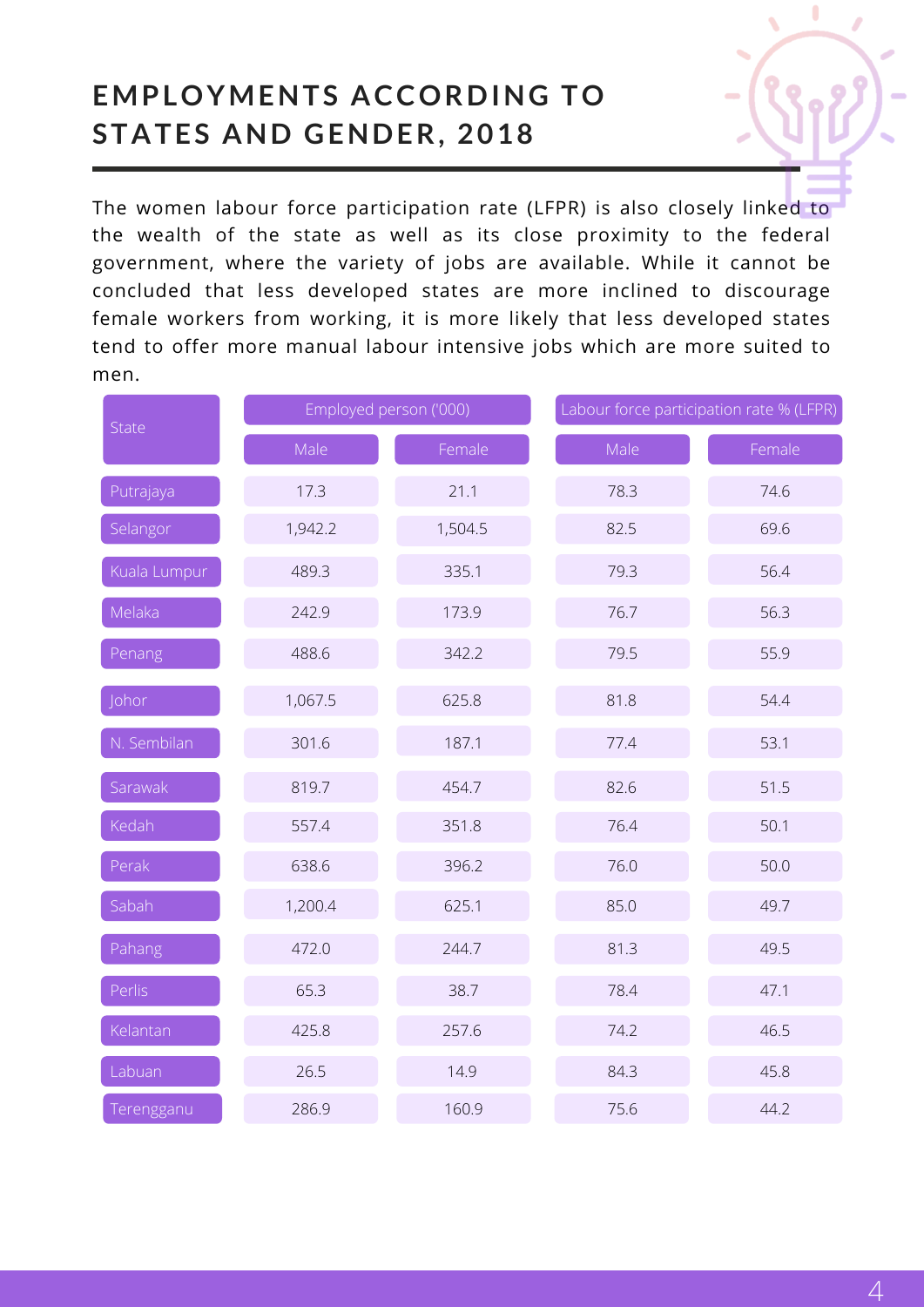

The number of unique trainees who are sent by employers for training is almost directly related to the number of employed individuals. It shows that employers are actively sending workers for training regardless of gender. Nevertheless, it should be noted that the demographic of workers naturally influence the decision of employers to train, this means that market does not naturally attempt to provide more training for women. Left to its own volition, male workers would maintain an advantage over women workers when it comes to training, this trend will not change without external intervention.

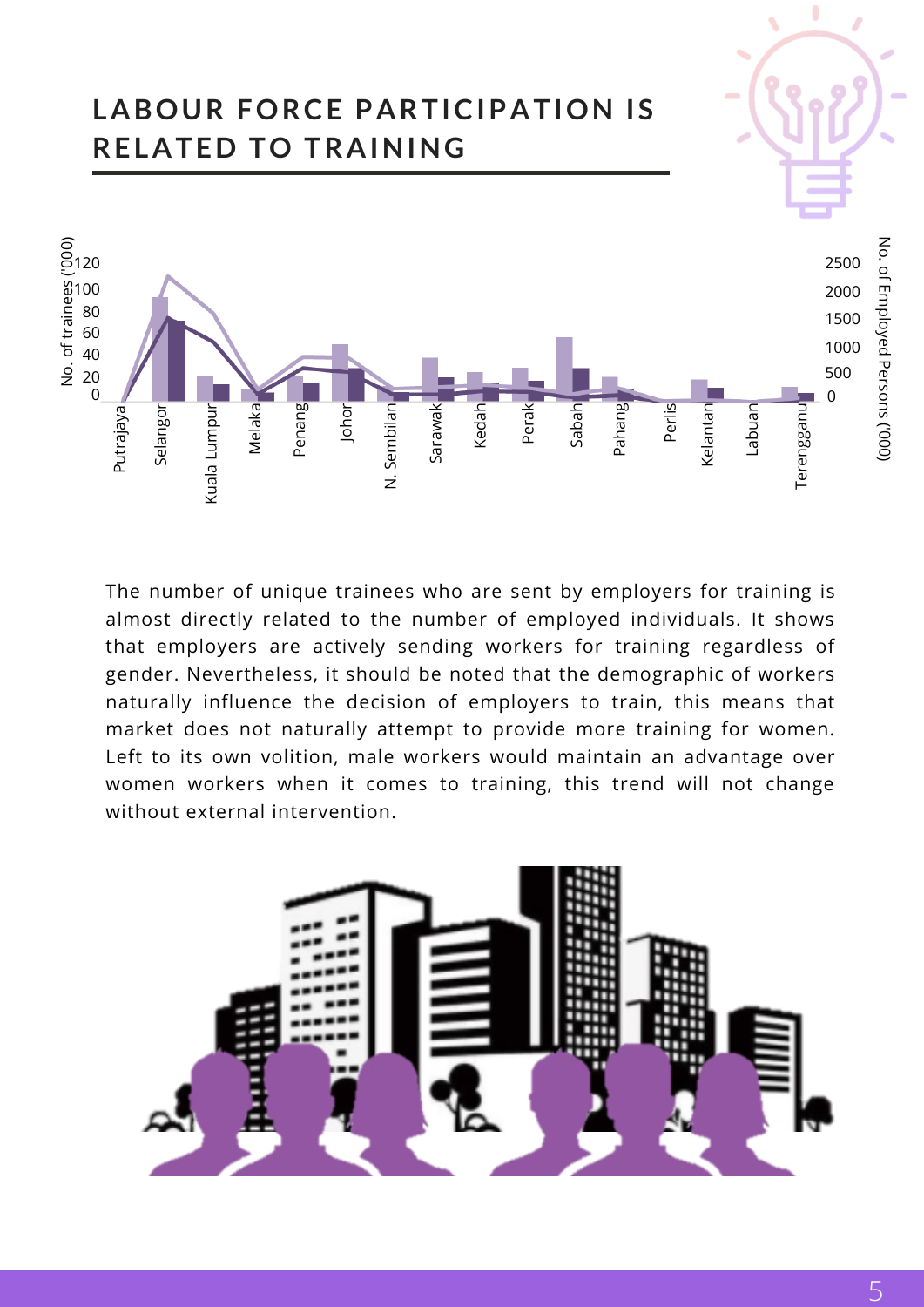## **FACTORS THAT INFLUENCE THE TRAINING TREND**



**INDUSTRY SECTORS** and **PROFESSIONS** as well as **POSITIONS' HELD** are the factors that are always associated with gender participation in labour force. These factors affect gender differently when decisions are made relating training to upskill and reskill themselves.

### *INDUSTRY SECTORS*



- considered a mature industry, supported by  $a$ : large labour force which: time employment.
- Employers have invested: in training evenly between men and women, but there were longer training duration for men.
- Manufacturing sector is: $\bullet$  Both men and women have committed the similar training duration compared to other industries.
- is characterised by full– $\frac{1}{2}$  However, there is a big gap between men and women in training duration, where the men undergo training relatively longer than women in the same sector, even though the  $\colon$ amount of training places reserved by each trainee is almost the same.
- Women are more likely to be trained in the services sector because it hires more women.
- In this sector, the trend of training duration per trainee between men and women were almost similar.
- Employers have invested  $\bullet$ more training places for women compared to men.

In order to have fairer growth, gender disparity in labour force should be reduced. Nevertheless, employers are in general treating both genders relatively fair as the average duration and number of training places are almost similar across different years.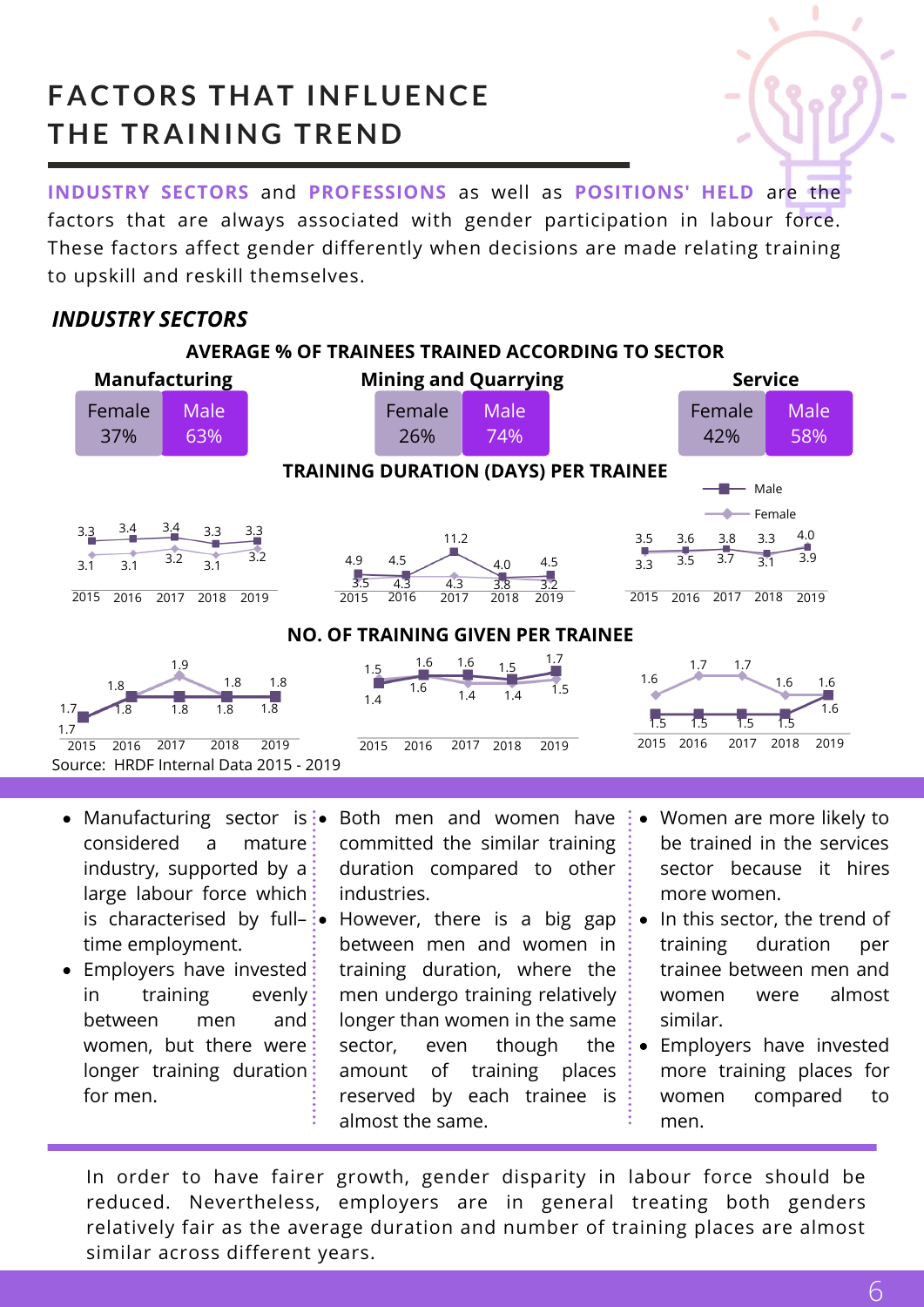### *PROFESSIONS AND POSITIONS HELD*

Upon examining HRDF data in terms of job level and profession, it is found that at the management level, most of the training is provided to male managers. Although it is likely to be correlated to the general demographic of workers, it shows that training trend inherently follows the bias of the "gender-profession match" relationship.



Training among managers, general skilled employees and engineers was male dominated. The reason being that men have the opportunity to climb the corporate ladder (managerial) faster than women. Many talented women may have taken a career break for family commitments. They may serve in the industry again after some time, but at that time, they have lost in experience to their male counterparts who have undergone more relevant training. The gap becomes more apparent once when men are more likely to be selected for leadership positions as they spent a longer period of time in the workforce. The longer men stay in their career, more training will be given to them. The same reason applies for skilled employees and engineers.

### **MALE-DOMINATED FEMALE-DOMINATED**

Lecturers, professional and general executives are somewhat more dominated by women. One of the requirements of these professions is the attainment of tertiary education. There are a lot of qualified candidates among women which are they generally dominate tertiary education in this fields.

Another possible reason is stereotypes about gender roles. The mindset among employers that women tend to demonstrate more advanced empathy and interpersonal skills causes them to be more preferable to be hired in this profession. As a result, a lot of training in these professions are femaledominated.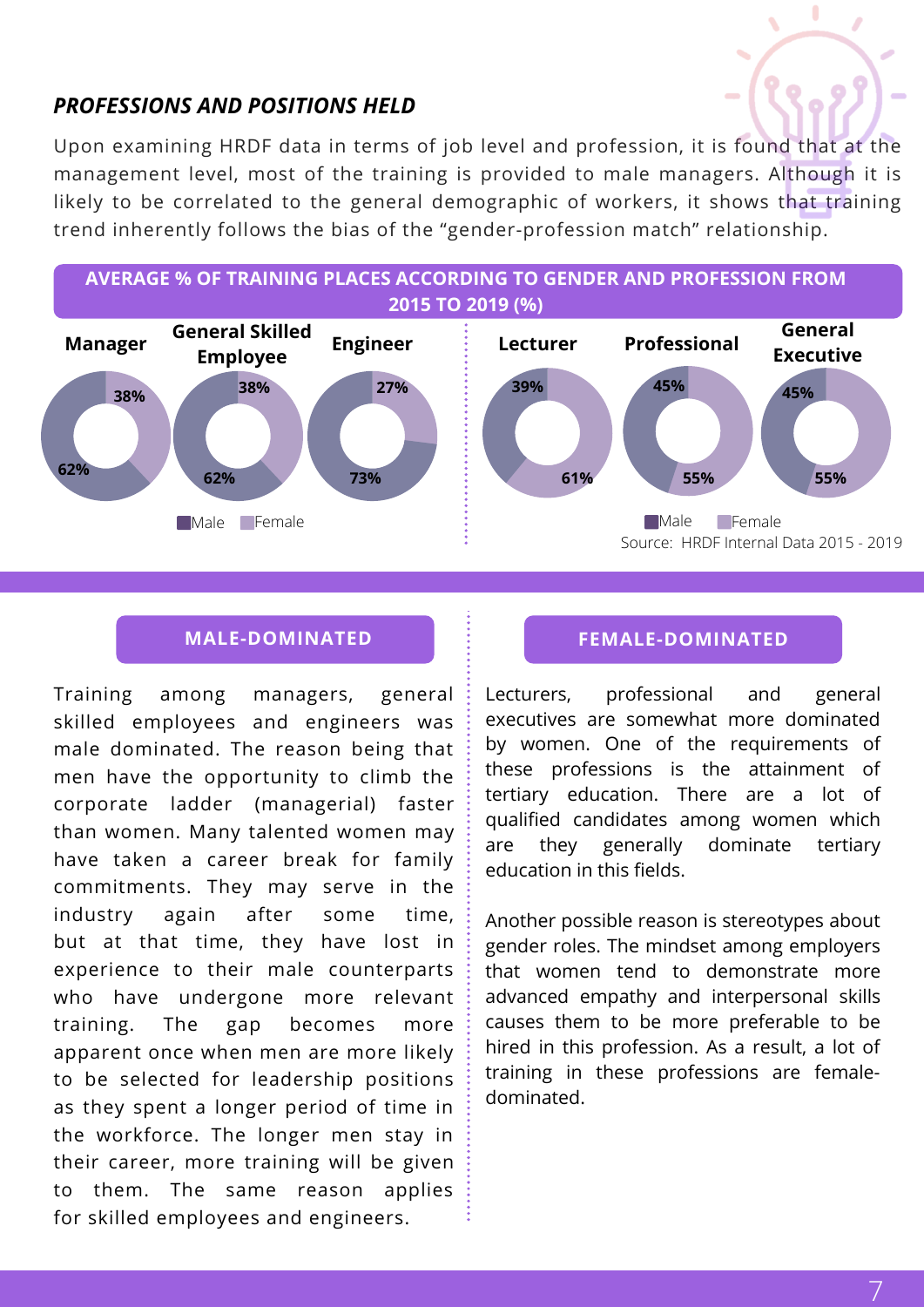## **TRAINING PARTICIPATION BY GENDER**

Referring to the Global Gender Gap Report 2020, World Economic Forum, the number of women serving in emerging roles is lower than men causing challenges in closing the economic gender gap. In Cloud Computing, just 12% of professionals are women. Similarly, in engineering and Data and AI, the numbers are 15% and 26% respectively. While, referring to the HRDF Internal Data 2015 to 2019 below, most training sessions have been attended by men, compared to women.

**MALE**



- Safety and Health
- Team Building or Motivation
- Quality and Production
- Management or Strategic Management
- Process and Operation
- Marketing and Sales
- Legal and Law
- Creativity and Innovation
- Aviation
- Hotel or Tourism
- Research and Development
- New or High Technology
- Ship or Maritime Handling
- Engineering
- Supervisory
- Manufacturing or Production
- Creative Design
- Biotechnology or Chemistry
- Port Management
- Food and Beverages
- Security or Armed Forces
- Education or Training
- Computer or Information And Technology
- Public Relations or Customer Service
- Audit or Tax
- Human Resources
- Medical or Healthcare
- Accounting or Finance
- Actuarial or Statistics
- Journalist or Publishing or Communication or Media
- Retail or Merchandising
- Purchasing or Logistics or Supply Chain

### **FEMALE**



- Administration or Clerical
- Language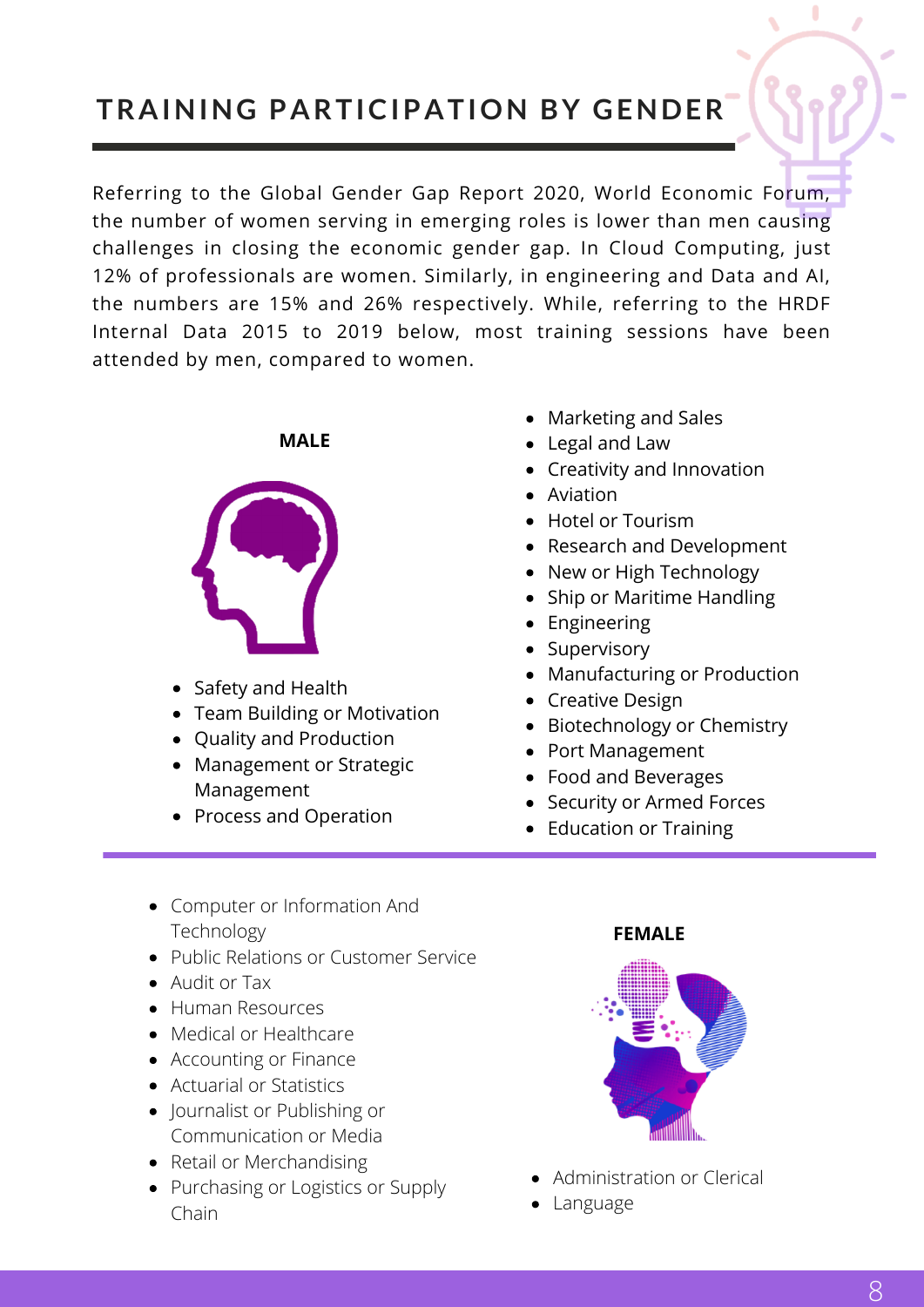As men in Malaysia are inherently more likely to be in the workforce longer than their male counterparts, it is apparent that women are more likely to be in need of training to close their skill gap in order to compete for jobs with their male counterpart. As the employment is uneven in the first place, training men and women "equally" will keep the existing playing field unequal. Interventions are needed in upskilling and reskilling activities to close the gap between men and women.

## **STRATEGIC INITIATIVE BY PSMB**

HRDF's strategic initiative **Housewives Enhancement and Reactive Talent Scheme (HEARTS)** is purposed to empower low-income housewives and single mothers who are not active in the labour force with specialised training to enable them to return to the workforce and contribute significantly to the country's economic growth.

| <b>Target</b><br><b>Group</b>     | Housewives and single mothers who have at least a Diploma and above<br>$\bullet$<br>Not working<br>$\bullet$<br>• Aged from 25 to 60 years old<br><b>Citizens of Malaysia</b>                                                                                                                                                                                                                         |
|-----------------------------------|-------------------------------------------------------------------------------------------------------------------------------------------------------------------------------------------------------------------------------------------------------------------------------------------------------------------------------------------------------------------------------------------------------|
| <b>Programs</b><br><b>Offered</b> | Among the 15 training courses offered, here are the HEARTS program<br>courses that received the most response:<br>Translation, Editing and Proof Reading<br><b>PSMB Train-the-Trainer</b><br><b>Social Media Management</b><br>$\bullet$<br><b>Simplified Internet Marketing</b><br>$\bullet$<br><b>Halal Green Islamic Cleaning</b>                                                                  |
| <b>Output</b>                     | • 96% of approved trainees completed training;<br>.70% of trainees are back in the economy after completing their training;<br>• 75% of trainees are back in the economy within six (6) months after<br>completing training;<br>.88% of the trainees are in the skilled workers category<br>· 83% of trainees earn RM2,000 and above; and<br>• 91% think HEARTS scheme improves knowledge and skills. |
| <b>Outcome</b>                    | More than 1,300 places for housewives and single mothers have been<br>approved for the 10 types of training offered                                                                                                                                                                                                                                                                                   |
| <b>Impact</b>                     | · Increasing household income<br>. Increasing supply of skilled labor to the industry<br>· Increase the involvement of housewives in economic growth                                                                                                                                                                                                                                                  |

### **Housewives Enhancement and Reactive Talent Scheme (HEARTS)**